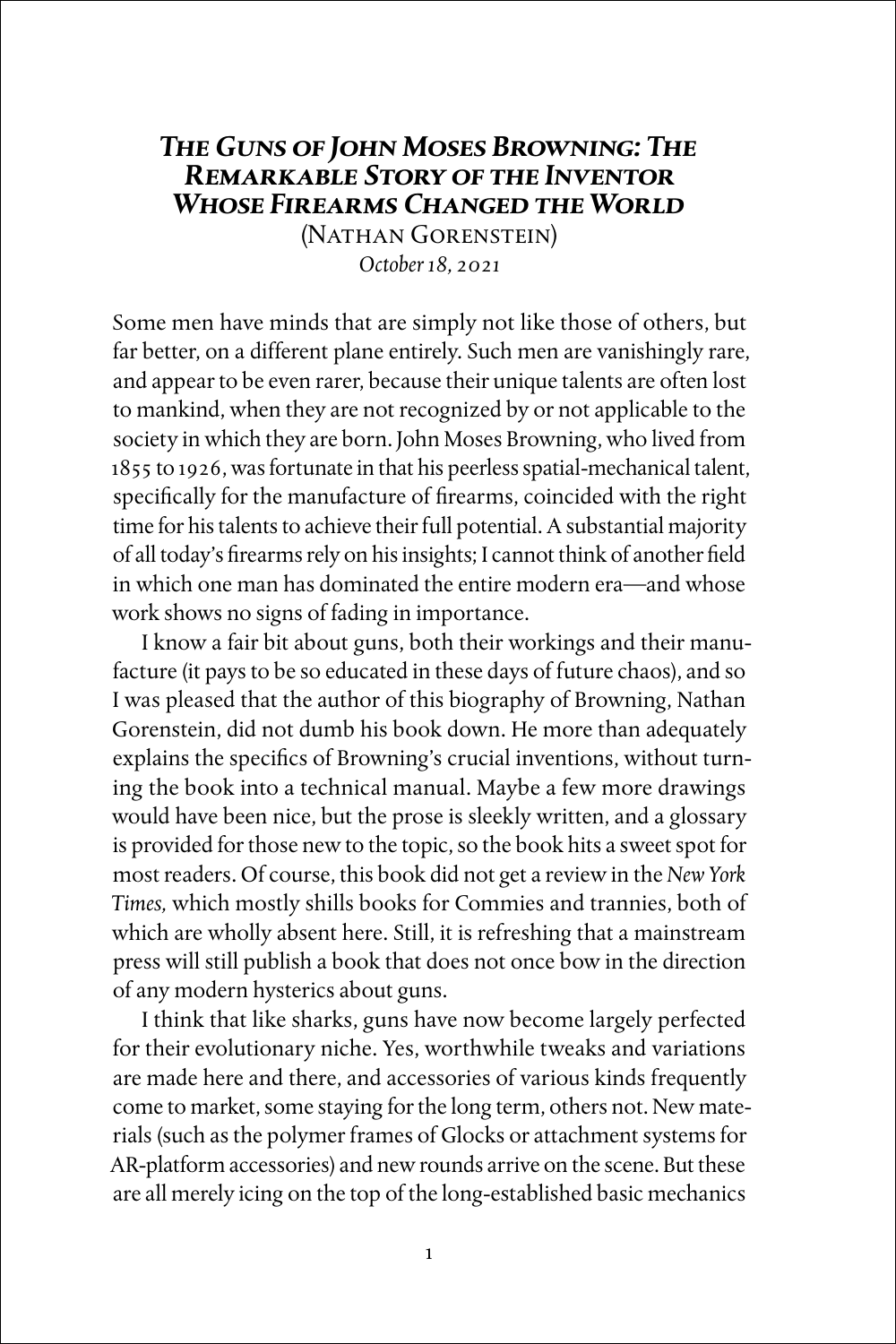of guns. That our military is always announcing some new small arms weapons system, and then abandoning the effort a few years later, after spending a few tens of millions of dollars, suggests this will remain true. Five hundred years from now, assuming we are not all breaking animal bones with stones to get at the marrow, we'll probably still use recognizable guns—just as Sean Connery does in the movie *Outland,*  set in a mining colony on Jupiter's moon Io. And Browning's designs will still probably be the ones we use.

Browning was born to a Mormon patriarch of the old school, who had moved west with the forced Mormon migration out of Illinois and was married to three women, simultaneously, creating a tangled family tree. In his adulthood, Browning himself seems to have been an indifferent Mormon—he drank, at least while traveling, and once, only once, proposed plural marriage to his wife, who in returned implicitly threatened to kill him. He grew up in, and kept as his home base his whole life, Ogden, Utah, which changed from a sleepy frontier town to a boomtown when the railroad arrived in 1869. With the railroad came links to the outside world, and most importantly, different people bearing different firearms.

As with many men of that time, before college was foolishly pushed as a universal, Browning's formal schooling was minimal, and by his early teens he was working full-time in his father's shop, which combined general metalworking and gun repair. His father was an unfocused, messy man, however, who also pursued other failed entrepreneurial ventures and did not maintain an orderly shop, nor offer much direction to his son. In some ways, this chaos helped the young Browning, who with his brothers and half-brothers could always find repair projects and scrap metal with which to experiment, and who quickly learned the essentials of metalworking by doing. He gravitated to analyzing how guns worked; at this point in the nineteenth century, a great number of very different, mostly very imperfect, gun designs were on the market, and many ended up as repair projects in his father's shop, brought by those traveling along the railroad.

But Browning didn't want to spend his life doing random odd jobs. He wanted a way to use his mechanical talent, which he felt keenly, to do great things. He subscribed to *Scientific American* (as my brother and I did as children, learning quite a bit—though you can learn nothing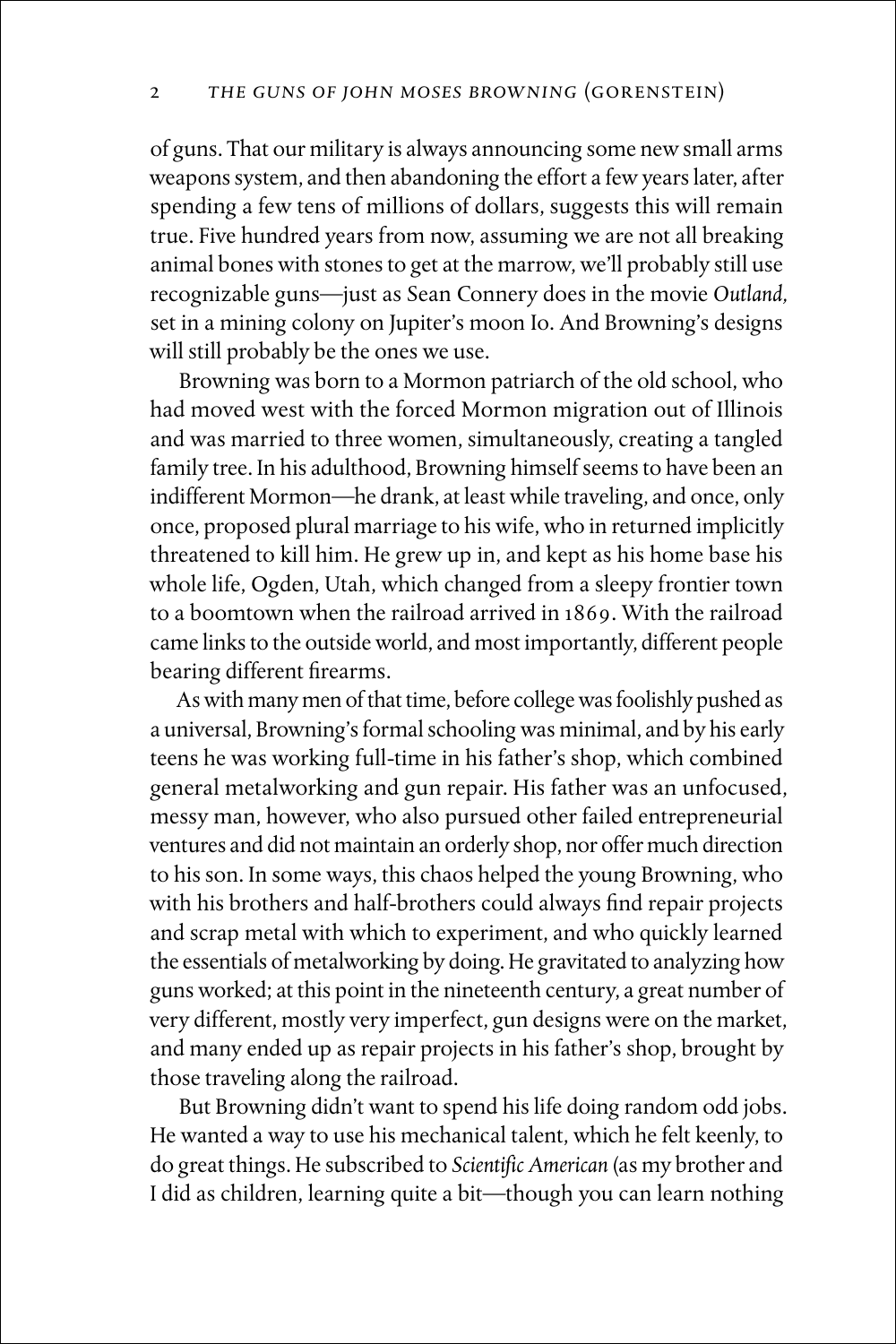today from the far-left agitprop magazine that now goes under that name), absorbing its lists of inventions and the latest patents. What he decided to invent was a new type of single-shot breechloading rifle, superseding the relatively primitive Sharps. He combined what had required many operations on earlier rifles into far fewer, simplifying the mechanism, and making it more robust and more affordable. This rifle, patented in 1879, when Browning was twenty-four, became known as the Winchester Model 1885.

At first Browning and his brothers manufactured the gun in their simple machine shop, making a few hundred copies. But then the Winchester Repeating Arms Company, based in Connecticut, seeking improved designs and realizing what Browning had made had market potential, sent a representative in 1883 to investigate Browning. Winchester quickly bought the patent, and started making the guns in 1885 (hence the designation). This set the pattern for the future—Browning would design in Utah, and produce prototypes with his brothers, which would be manufactured in quantity, and marketed, by industrial concerns with the necessary production capacity back east, mostly Winchester, but also later Colt. And because many different guns were offered on the American market, the mere fact that Browning's guns almost always sold far better than others showed his genius.

The strategy paid off for Winchester, and for Browning. It is worth noting the importance of patents in this saga. Browning became rich, and that was only possible because of the patent system. While modern patents are heavily manipulated and skewed towards those who already have wealth and influence, and a great many bogus patents are used to retard, rather than speed, technological progress, in earlier times patents were an essential mechanism to protect inventors. This was recognized in the Constitution, but I suppose it's just another sign of the decay of the republic that patents, and even more copyright, have mostly become ways for the rich and powerful to enrich themselves at the expense of the common man.

In 1884, Browning traveled east with his brother and delivered what would become the Model 1886—the classic lever gun, a multi-shot, repeating rifle, the basic form of which is instantly recognizable even today. While, as with the Model 1885, the 1886 embodied some elements of earlier guns, it made significant advances, and was far more robust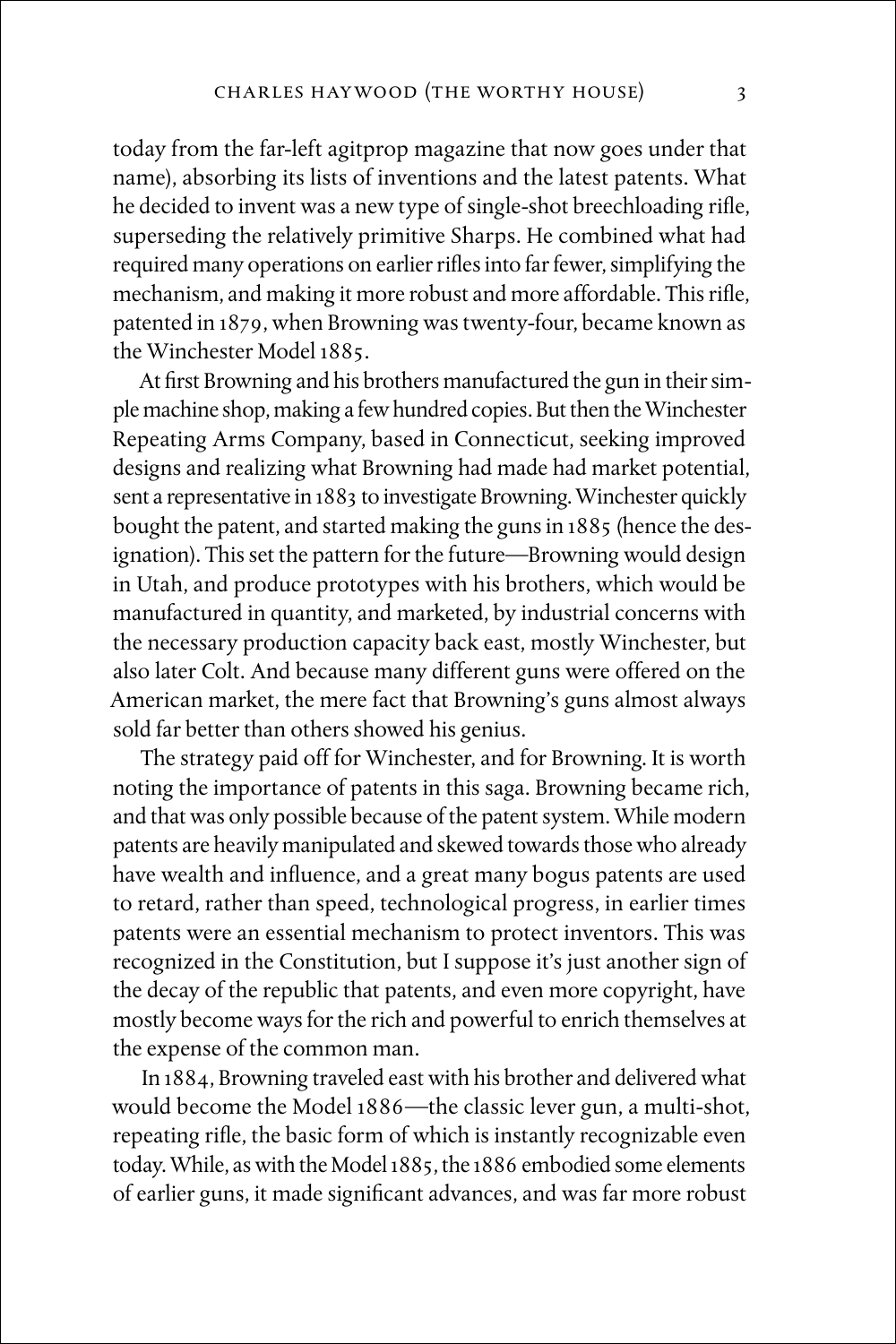than previous offerings, therefore capable of firing more powerful rounds (especially needed as smokeless powder replaced black powder). Both guns quickly became best-sellers, and were widely lauded by the (then far more manly) press, as well as by prominent hunters such as Theodore Roosevelt. The fame of the 1886 rifle, in particular, was helped by its use in two notable 1892 events: the Johnson County War, between cattle ranchers and homesteaders (the subject of the infamous movie flop *Heaven's Gate*) and the destruction of the Dalton gang in Kansas, trapped as they tried to rob two banks, and slaughtered by townsmen armed with the rifles.

Browning kept his nose to the gun-making grindstone. From 1887 to 1889, however, he toiled as a Mormon missionary in Georgia. He wasn't a teenager; he was thirty-two, and his fourth child had just been born. But then as now, Mormons were expected to pursue missionary work, and so he did. It was more dangerous at that time, too, given animosity toward Mormons, in particular for their polygamous ways. Still, Browning kept designing guns even while doing missionary work—he was very keen not to waste time that could be spent exercising his talents, and for his entire life felt that he had gotten started too late on his life's work, wasting his early years on unproductive activity. During this time, for example, he designed, and Winchester quickly brought out, a pump-action .22, the Model 1890. More than two million of these guns were produced over the next few decades; they were extensively used in recreational shooting galleries, such as the ones Disneyland used to have, until the late 1950s, in better days gone by.

Unlike most men, and even most geniuses, whose intellectual productivity peaks early and who very rarely produce anything earthshattering after the age of forty, Browning's fertile mind kept producing new ideas at basically the same rate, or even at an accelerated rate, throughout his life. In 1889, he designed the first gas-powered repeating gun, which bled gas from one round's firing to reset the action for the next shot. This principle is the basis of nearly all repeating rifles today (though not of most handguns). He did this in service of making a machine gun, and he offered the gun to Colt, because Winchester, focused on hunting and recreational guns, had no interest in a machine gun, which was obviously a military weapon. Browning aimed to compete with the successful Maxim gun, which operated via harnessing recoil, not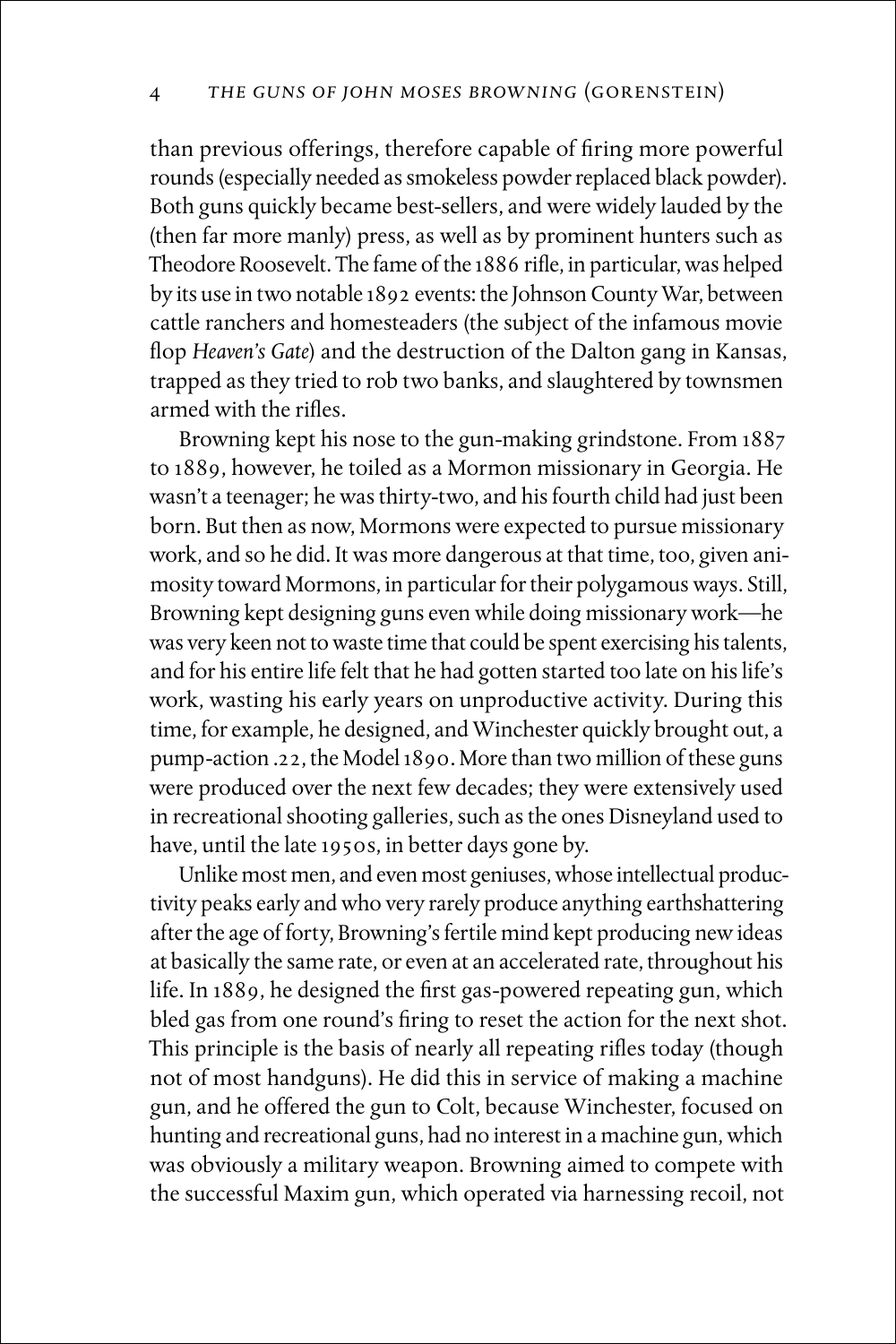gas, and was less reliable than Browning's gun. When he demonstrated his prototype, Colt executives were very impressed—but there was no market for the gun in America, given that America was fighting no wars in which a machine gun might be useful, and anyway the gun lacked a cooling mechanism, limiting its usefulness because it could only fire a few hundred rounds before having to cool down. Browning decided to keep refining the design on his own.

While he came up with new ideas, he kept improving his old ones, for example developing an improved lever-action repeater (the Model 1894) and refining his early shotgun designs. Then he also added pistols to his repertoire, inventing the slide-and-tilting-barrel, locked breech, action that is the basis of essentially all modern automatics. When Colt told him the company was uninterested in compact, lower-powered pistols (such as .32 and .25 caliber), Browning took his sleek designs for those to the Belgian weapons maker known as FN (for "Fabrique National"), which still exists today. The resulting pistols produced by FN were wildly popular all over Europe; the French started referring to any small pistol as "le browning." Military buyers didn't think much of them, but average citizens bought them by the millions.

Perhaps it was no surprise, then, that Gavrilo Princip used one of Browning's .380 ACP pistols (a round itself also invented by Browning) in 1914 to assassinate the Archduke Franz Ferdinand. High-profile crimes, and yellow journalism, led in the early twentieth century to occasional efforts at gun control in the United States, in a few big Eastern cities, aimed at such easily-concealed weapons (never aimed at heavier weapons). In a way, therefore, American gun control was an unintended result of the success of Browning's guns, which resulted in, if not an actual increase in crime, the perception of an increase in crime in urban areas. State-level, much less federal-level, gun control would have been regarded as insane at that time, of course. Before the modern era, gun control was wholly antithetical to the American ethos, and the only widespread gun grabbing any government engaged in was attempts by the Democrats to keep guns out the hands of black people in the southern states. Given that our gangster government has long massively expanded gun control, this era of government modesty seems like the distant past now. Yet, given that now we're in the era where you can easily print guns, including Browning's designs, it seems like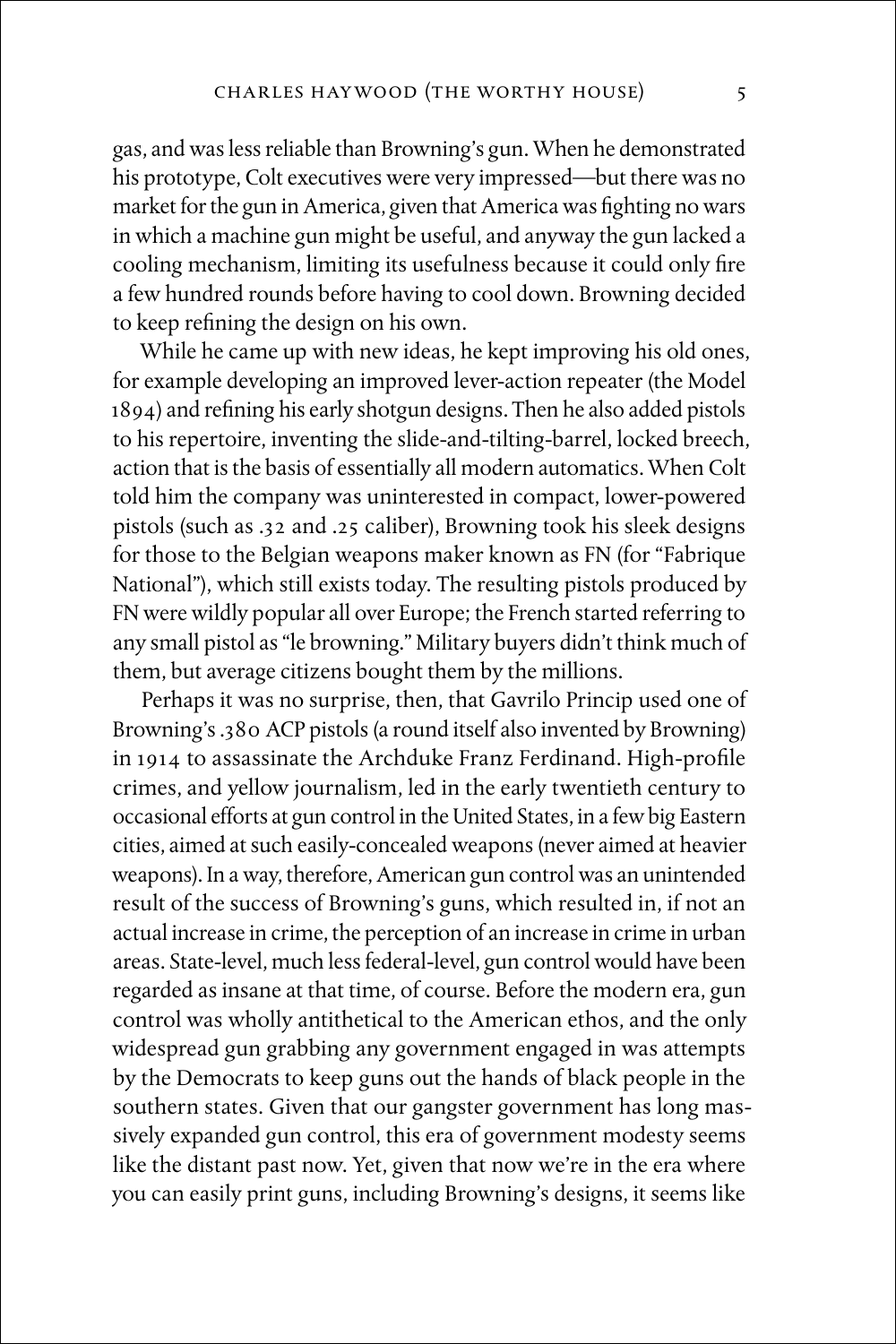we're coming full circle on the ability of citizens to maintain needed weapons. Let's hope so.

Not done yet, Browning invented, in 1911, the M1911 pistol, the iconic .45 caliber handgun carried by the American military until the 1990s, which included many very important advances, such as in the trigger mechanism, and was used in World War I, including by Alvin York in his once-famous encounter. He returned to machine guns, in 1917 inventing the M1919 machine gun, an air-cooled gun extensively used by the United States military for the entire twentieth century, and still used by some countries today. He invented the BAR, the Browning Automatic Rifle, a hand-held, hard-hitting, 20-round-magazine-fed machine gun that saw extensive use in World War II (and the M240 gun today in use, a belt-fed gun, is very similar to the BAR). And, finally, before he dropped dead in his Belgian office of a heart attack in 1926, at age seventy-one, he finished most of the work on the M2, the instantly-recognizable .50 caliber machine gun still in use all over the world today.

What explains Browning's genius? According to Gorenstein, who documents his claim, Browning was preternaturally able at mental spatial manipulation. He could create visible mechanical objects in his mind, iteratively manipulate, in an interactive fashion, variations of them mentally, and then reduce the best designs to metal directly, rather than by first creating drawings. Of course, raw intelligence, focus, and a relentless work ethic enabled this talent to come to fruition; it's not enough to have talent if one is simply a dreamer, or an idiot savant. This ability to think in images, rather than words, seems to be frequent among those with extreme gifts—for example, both Albert Einstein and John von Neumann suggested that their mental processes revolved around images, rather than words, even though mechanical inventions were not their specific talent. In these days of computer-driven everything, I don't know if spatial manipulation is still as useful a specific talent in invention, but at this time, it was the key to a great deal of human advancement, and it certainly is one marker of outlier mental abilities useful to mankind.

Oddly, it does not appear that the massive increase in population in modern times, in organized, stratified societies such as ours where talent is very likely to be recognized and nurtured, has increased our number of geniuses. You would think that if the percentage is constant over